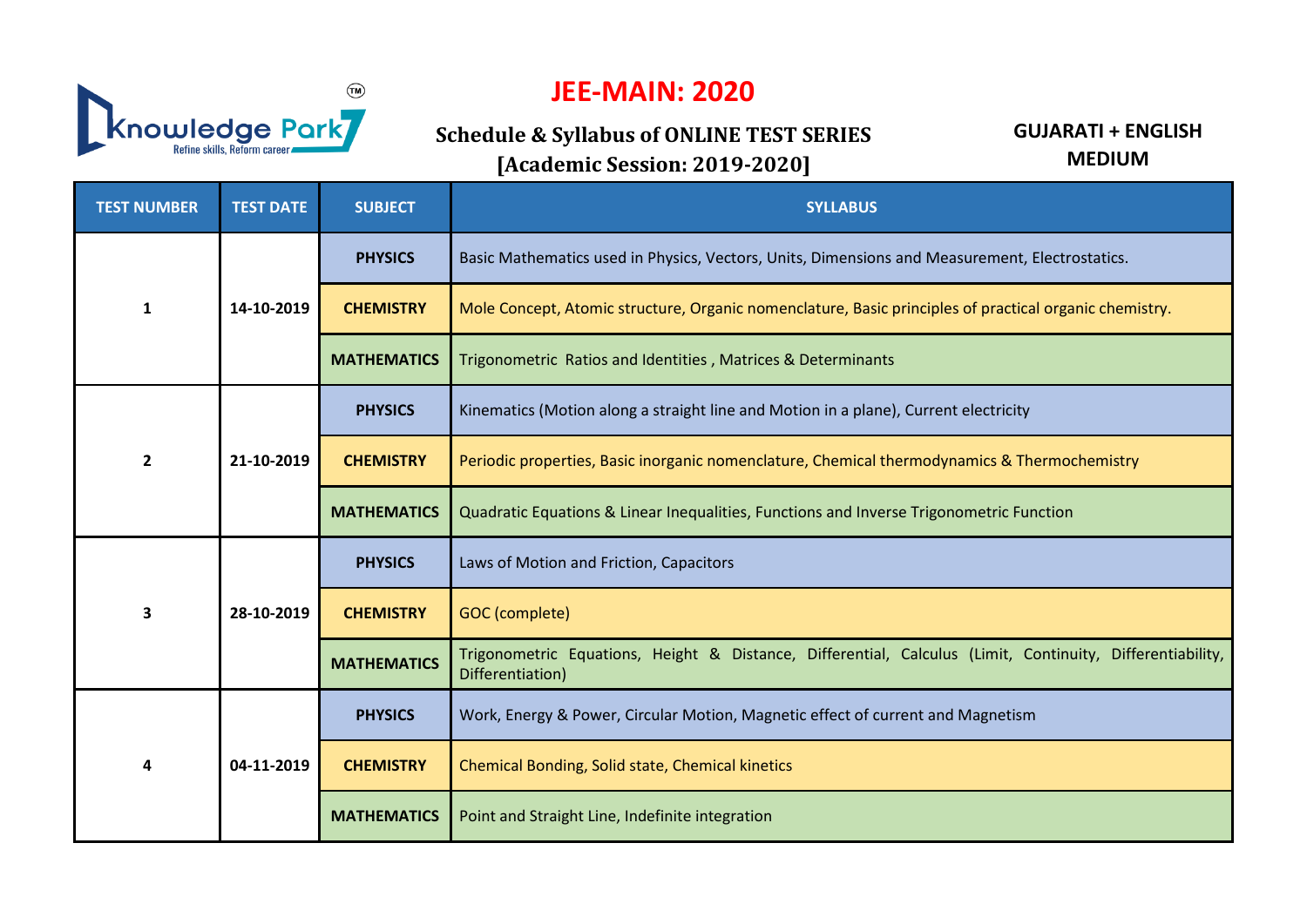| <b>TEST NUMBER</b>      | <b>TEST DATE</b> | <b>SUBJECT</b>     | <b>SYLLABUS</b>                                                                                                                             |
|-------------------------|------------------|--------------------|---------------------------------------------------------------------------------------------------------------------------------------------|
| 5                       | 11-11-2019       | <b>PHYSICS</b>     | Conservation Laws-Collisions and Centre of Mass, Electromagnetic Induction (EMI)                                                            |
|                         |                  | <b>CHEMISTRY</b>   | Isomerism, Chemical Equilibrium, State of matter (gaseous state), Redox & equivalent concept                                                |
|                         |                  | <b>MATHEMATICS</b> | Circle, Definite integration                                                                                                                |
| 6                       | 18-11-2019       | <b>PHYSICS</b>     | Syllabus of Test # 1, 2, 3, 4 & 5                                                                                                           |
|                         |                  | <b>CHEMISTRY</b>   | Syllabus of Test # 1, 2, 3, 4 & 5                                                                                                           |
|                         |                  | <b>MATHEMATICS</b> | Syllabus of Test # 1, 2, 3, 4 & 5                                                                                                           |
| $\overline{\mathbf{z}}$ | 25-11-2019       | <b>PHYSICS</b>     | Rotational Motion, Alternating current                                                                                                      |
|                         |                  | <b>CHEMISTRY</b>   | Ionic Equilibrium, Acid Base theory, Nuclear chemistry, Reaction intermediate.                                                              |
|                         |                  | <b>MATHEMATICS</b> | Sequences and Series, Application of Derivatives (Maxima & Minima, Monotonicity, Tangent & Normal)                                          |
| 8                       | 02-12-2019       | <b>PHYSICS</b>     | Thermal Physics (Thermal Expansion, Calorimetry, Heat Transfer, KTG & Thermodynamics), Ray optics and<br>optical Instruments                |
|                         |                  | <b>CHEMISTRY</b>   | Co-ordination compound, s-block elements & hydrogen, Boron & Carbon family.                                                                 |
|                         |                  | <b>MATHEMATICS</b> | Permutation & Combination and Binomial Theorem, Vectors                                                                                     |
| 9                       | 09-12-2019       | <b>PHYSICS</b>     | Properties of matter and Fluid Mechanics, Gravitation, Wave optics (Nature of Light, Interference, Diffraction<br>& Polarisation), EM Waves |
|                         |                  | <b>CHEMISTRY</b>   | Haloalkane, Aryl Halide (Substitution & Elimination), Electrochemistry & Solution, Ores & Metallurgy.                                       |
|                         |                  | <b>MATHEMATICS</b> | Complex Numbers, Principle of Mathematical Induction, Three Dimensional geometry,                                                           |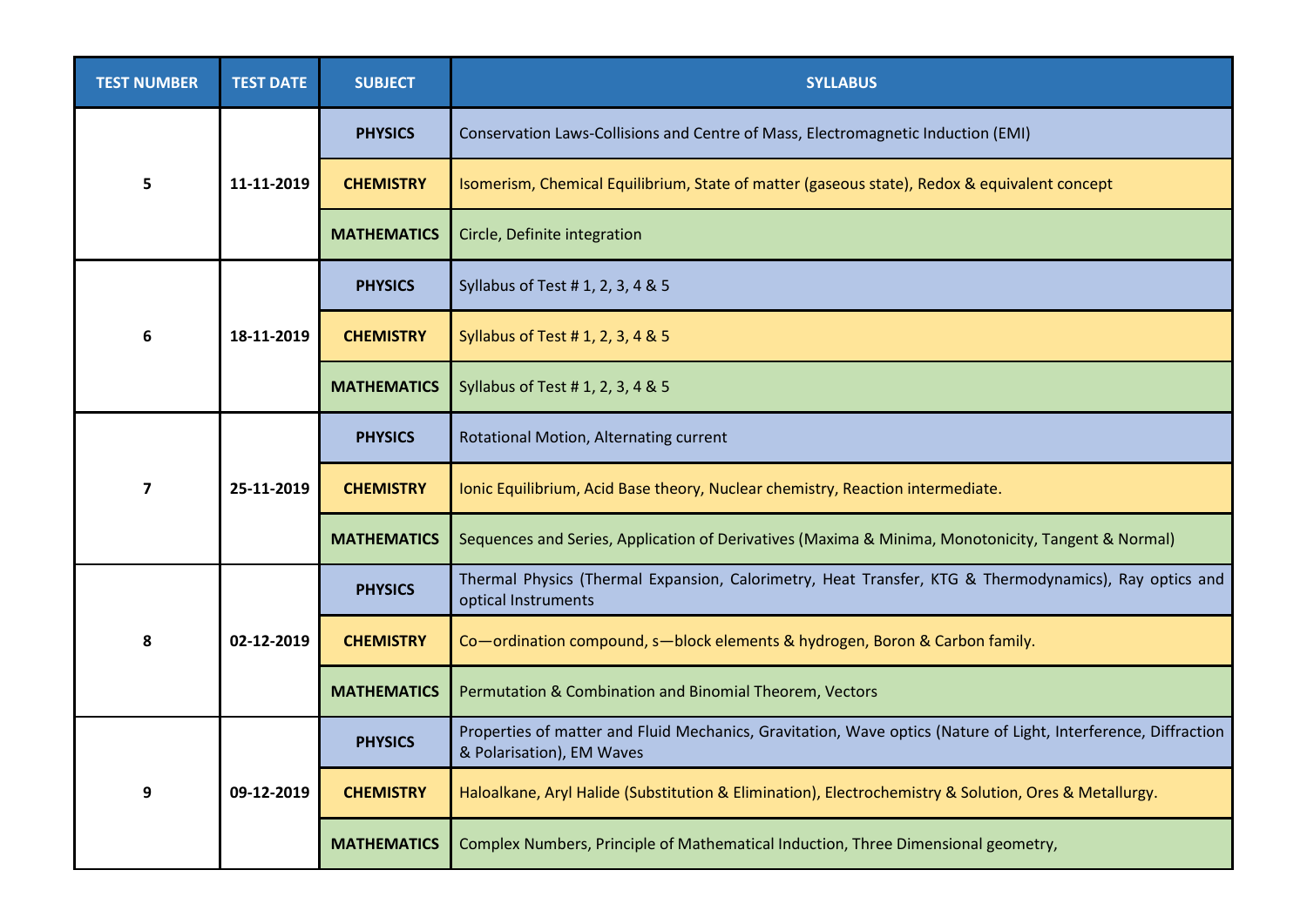| <b>TEST NUMBER</b> | <b>TEST DATE</b> | <b>SUBJECT</b>     | <b>SYLLABUS</b>                                                                                                                                                                                                                                                                                        |
|--------------------|------------------|--------------------|--------------------------------------------------------------------------------------------------------------------------------------------------------------------------------------------------------------------------------------------------------------------------------------------------------|
| 10                 | 16-12-2019       | <b>PHYSICS</b>     | Oscillations (SHM, damped and forced oscillations & Resonance), Modern Physics                                                                                                                                                                                                                         |
|                    |                  | <b>CHEMISTRY</b>   | Alkane, Alkenes & Alkynes, Aromatic hydrocarbon, Organic compounds containing oxygen & nitrogen,<br>Qualitative analysis.                                                                                                                                                                              |
|                    |                  | <b>MATHEMATICS</b> | Parabola, Ellipse & Hyperbola, Area under the curve and Differential Equations                                                                                                                                                                                                                         |
| 11                 | 23-12-2019       | <b>PHYSICS</b>     | Wave Motion and Doppler's Effect, Electronics and Communication systems                                                                                                                                                                                                                                |
|                    |                  | <b>CHEMISTRY</b>   | Biomolecules (Carbohydrates, Amino Acid, Proteins), Polymer, Practical organic chemistry (identification of<br>elements & functional groups), Chemistry in everyday life, Environmental chemistry, Surface chemistry, d & f<br>block element, P-block (nitrogen, oxygen, fluorine & noble gas) family. |
|                    |                  | <b>MATHEMATICS</b> | [Sets, Relation, Statistics, Mathematical Reasoning], Probability                                                                                                                                                                                                                                      |
| 12                 | 26-12-2019       | <b>PHYSICS</b>     | Syllabus of Test II 7, 8, 9, 10 & 11                                                                                                                                                                                                                                                                   |
|                    |                  | <b>CHEMISTRY</b>   | Syllabus of Test II 7, 8, 9, 10 & 11                                                                                                                                                                                                                                                                   |
|                    |                  | <b>MATHEMATICS</b> | Syllabus of Test II 7, 8, 9, 10 & 11                                                                                                                                                                                                                                                                   |
| 13                 | 01-01-2020       | <b>PHYSICS</b>     | <b>Full Syllabus</b>                                                                                                                                                                                                                                                                                   |
|                    |                  | <b>CHEMISTRY</b>   | <b>Full Syllabus</b>                                                                                                                                                                                                                                                                                   |
|                    |                  | <b>MATHEMATICS</b> | <b>Full Syllabus</b>                                                                                                                                                                                                                                                                                   |
| 14                 | 05-01-2020       | <b>PHYSICS</b>     | <b>Full Syllabus</b>                                                                                                                                                                                                                                                                                   |
|                    |                  | <b>CHEMISTRY</b>   | <b>Full Syllabus</b>                                                                                                                                                                                                                                                                                   |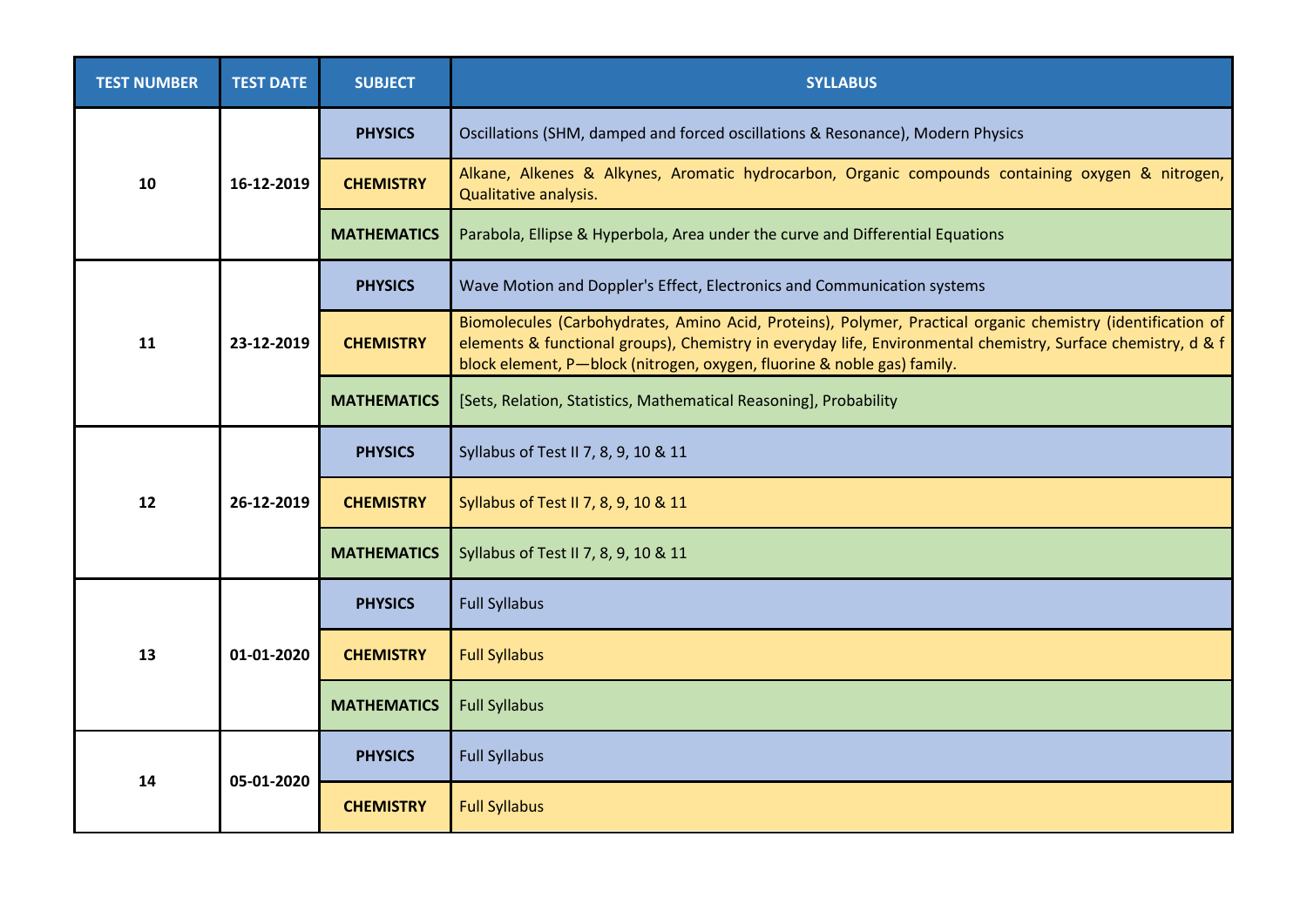| <b>TEST NUMBER</b> | <b>TEST DATE</b> | <b>SUBJECT</b>     | <b>SYLLABUS</b>      |
|--------------------|------------------|--------------------|----------------------|
|                    |                  | <b>MATHEMATICS</b> | <b>Full Syllabus</b> |
| 15                 | 27-01-2020       | <b>PHYSICS</b>     | <b>Full Syllabus</b> |
|                    |                  | <b>CHEMISTRY</b>   | <b>Full Syllabus</b> |
|                    |                  | <b>MATHEMATICS</b> | <b>Full Syllabus</b> |
| 16                 | 10-02-2020       | <b>PHYSICS</b>     | <b>Full Syllabus</b> |
|                    |                  | <b>CHEMISTRY</b>   | <b>Full Syllabus</b> |
|                    |                  | <b>MATHEMATICS</b> | <b>Full Syllabus</b> |
|                    | 24-02-2020       | <b>PHYSICS</b>     | <b>Full Syllabus</b> |
| 17                 |                  | <b>CHEMISTRY</b>   | <b>Full Syllabus</b> |
|                    |                  | <b>MATHEMATICS</b> | <b>Full Syllabus</b> |
| 18                 | 10-03-2020       | <b>PHYSICS</b>     | <b>Full Syllabus</b> |
|                    |                  | <b>CHEMISTRY</b>   | <b>Full Syllabus</b> |
|                    |                  | <b>MATHEMATICS</b> | <b>Full Syllabus</b> |
| 19                 | 24-03-2020       | <b>PHYSICS</b>     | <b>Full Syllabus</b> |
|                    |                  | <b>CHEMISTRY</b>   | <b>Full Syllabus</b> |